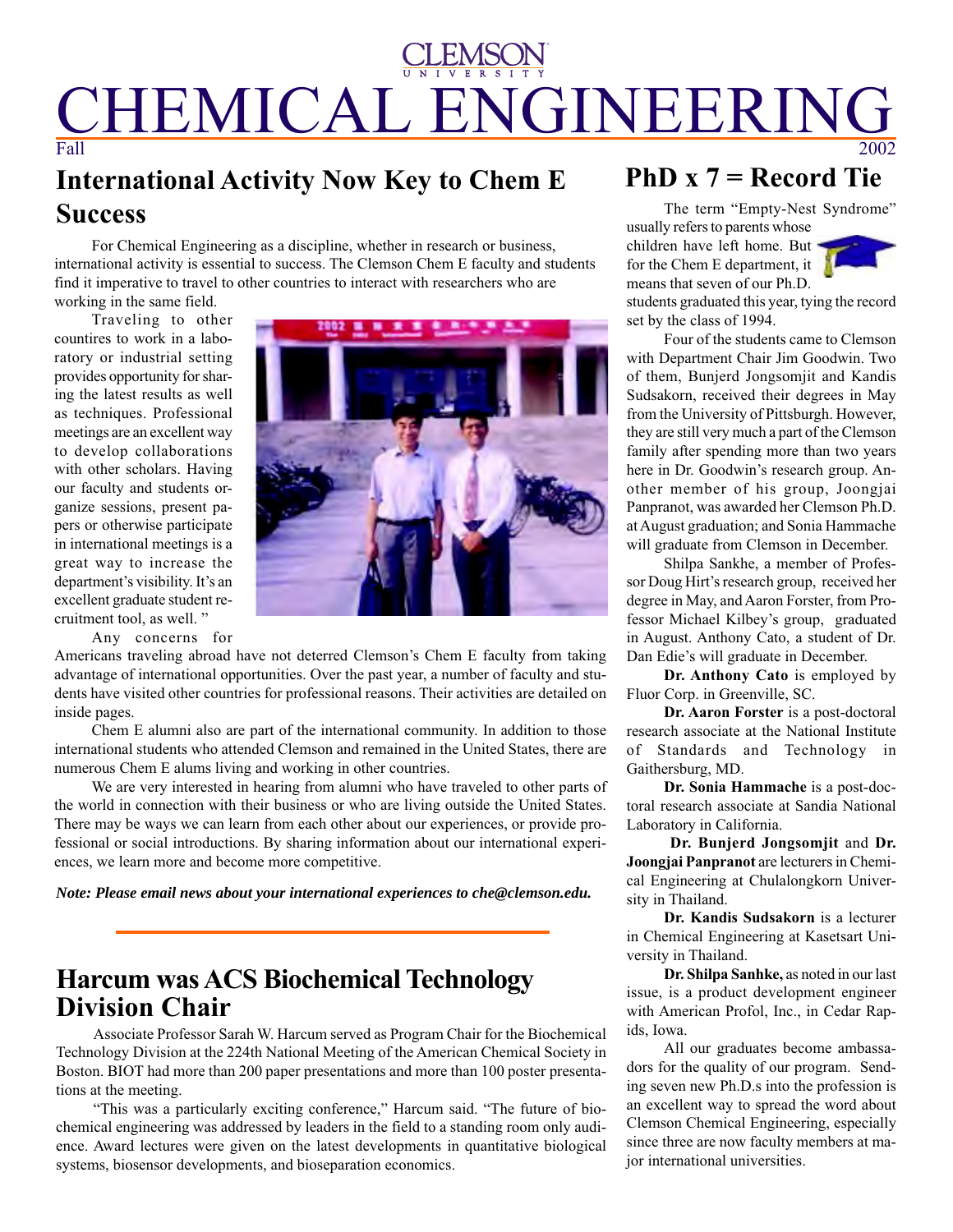### Faculty/Staff News

#### **A NOTE FROM THE CHAIR**

When I left Clemson in 1967, it was a vastly different place from what it is now, and in more ways than the physical changes that have taken place. At that time, there were very few international (we called them "foreign") students, very few Clemson students had traveled or lived internationally (except for those whose families were connected with the U.S. armed forces), and English -- make that *Southern* English -- was not only the major language but, I think it's safe to say, essentially the only language spoken by all but a very few students and faculty.

Even then, however, changes were under way. The first television generation was learning more about the ever-smaller world from the evening news; the newly created Peace Corps offered a new way for America's youth, including me, to gain international experience while serving their country; and of course the Beatles and other international music groups awakened more interest in the world beyond our borders. The Cold War and the war in Vietnam called even greater attention to international affairs, and it became imperative that we try to understand the rest of the world.

I grew up in the small town of Walterboro, SC, then attended Clemson and Georgia Tech. Having spent literally all my life in basically one spot on the globe, I was ready to explore the world. I spent a number of years living abroad, first as a Peace Corps volunteer in Turkey and Liberia before returning to the U.S. to do my Ph.D. work at the University of Michigan. Later I lived in France, spent time in China and traveled extensively. My international experience broadened not only my personal horizons but also my understanding of the Chemical Engineering profession, the different views of education at all levels in different countries and, perhaps most importantly, a firsthand understanding of our culture in the broader context of the intranational community.

Now, of course, Clemson has a very strong international focus that serves students, faculty, alumni and all our constituents very well. The campus is marked by cultural diversity, which we go to some lengths to explore and to celebrate through formal events as well as informal friendships and exchanges. The university goal of having all students participate in some kind of international experience is essential in making our graduates fully competitive in the marketplace. Today business is international. Almost all companies, even those that are based solely in the United States, are involved in some sort of international activity. It is our great responsibility -- and our pleasure -- to encourage our Chemical Engineering students in this important aspect of a full education. International experience may be difficulty to fit into the curriculum; it may be expensive; it may be challenging. But it is absolutely essential



to our students' education. Please let me hear from you if you have any suggestions about how to strengthen our department's international component.

## **International Faculty Activity**

**Associate Professor S. Michael Kilbey II** spent three months at the Insti-



tute for Microsystem Technology at the University of Frieburg, Germany, as the guest of Professor Jurgen Ruhe, Chair for Chemistry and Physics of Interfaces. His time was spent learning new chemical techniques for

modifying interfaces with tethered layers of polymers and new experimental techniques for probing the molecular-level structure of the layers. "This time spent abroad opens a new direction in my group's research, which broadly deals with modifying surfaces with polymers, and fosters an international collaboration," Kilbey said.

#### **Assistant Professor Scott M. Husson**

**t**raveled to Berlin, Germany, Oct. 1-4, to participate in the ASEE/SEFI/ TUB International Colloquium, "Global Changes in Engineering Education." Professor Husson pre-



sented results of the department's NSF-supported work on integration and assessment of teaching and learning strategies based on

cognitive growth studies. **Associate Dean of Engineering and Professor of Chemical Engineering Steve Melsheimer** chaired a session of the Colloquium on "Educating Engineering Students in Entrepreneurship."



**Professor Amod Ogale** presented an invited lecture on "Radiation Stabilization of Melt-Processed Polyacrylonitrilebased Carbon Fibers at the International Seminar on

Advanced Applications for Carbon Materials in South Korea. Following that meeting,

he and **Professor Dan Edie** attended the International Carbon Conference in Beijing, China, where Ogale presented a paper on "Nanotube Reinforced



select group of 10 U.S. scientists who were invited to lecture at Equifase 2002, the sixth Iberoamerican Conference on Phase Equilibria for Process Design in Foz do Iguacu (Brazil), Oct. 12-16.



Mesophase Pitch-based Carbon Fibers." Professor Ogale also presented a paper on "Online Measurements of Microstructure in Blown Film Extrusion of a Linear Low-Density Polyethylene" at the Polymer Pro-

"It was a pleasure to participate," Thies said, "and also a wonderful opportunity to interact with colleagues from all over Latin America."

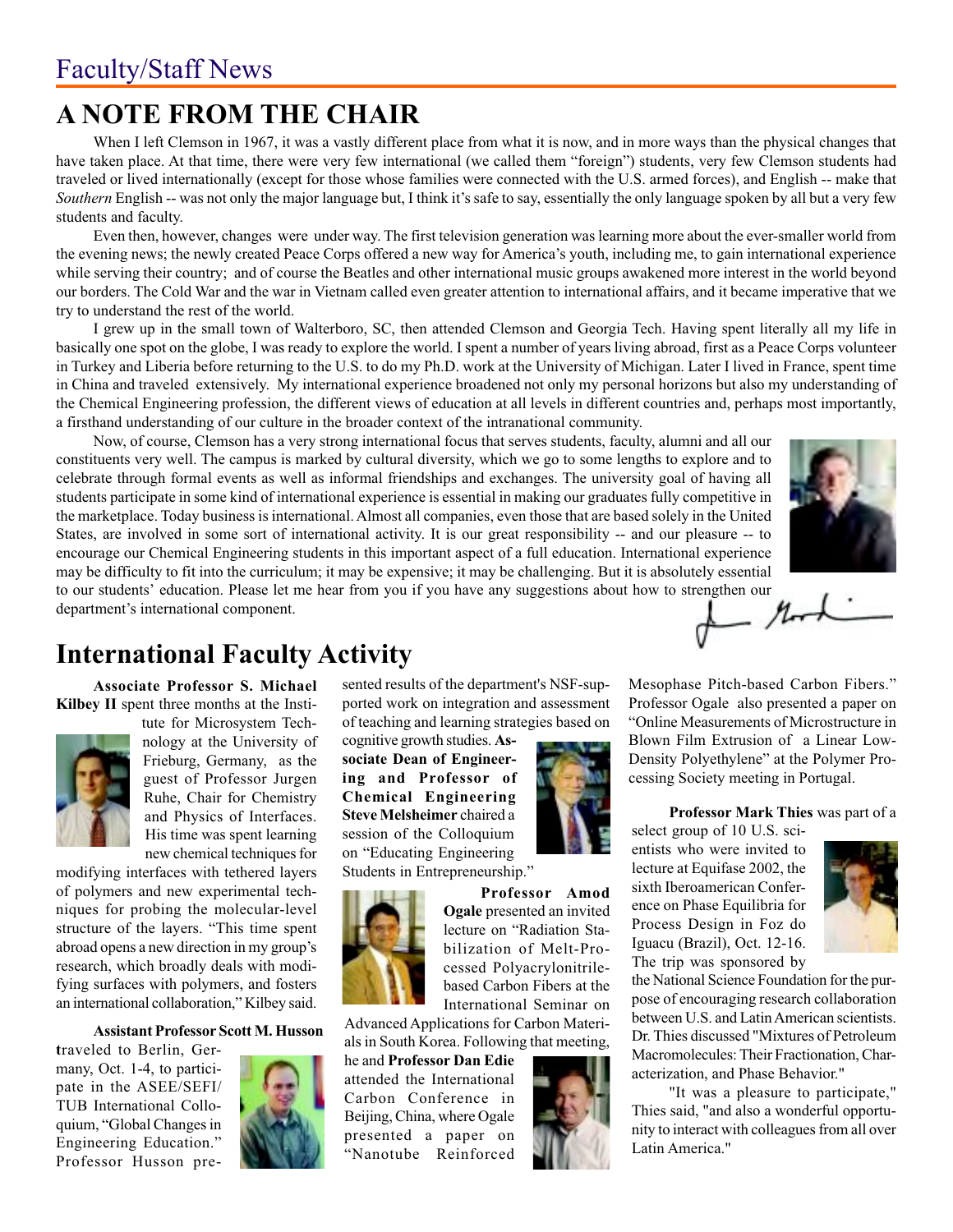### Faculty/Staff News

#### **Faculty**

Charles H. Barron, Jr., D.Sc. Polymer Reaction Engineering

David A. Bruce, Ph.D. Catalysis, Kinetics, Molecular Sieve Synthesis, and Molecular Modeling

Dan D. Edie, Ph.D. Director, Center for Advanced Engineering Fibers & Films Composite Materials, High-performance Fibers, Polymer Processing & Rheology

Charles H. Gooding, Ph.D. Membrane Separation Processes

James G. Goodwin, Ph.D. Department Chair Heterogeneous Catalysis, Kinetic Analysis of Surface Reactions, Characterization of Catalysts

Sarah W. Harcum, Ph.D. Biochemical Engineering; Protein Production

Graham M. Harrison, Ph.D. Fluid Mechanics & Non-Newtonian Flow

Douglas E. Hirt, Ph.D. Polymer Films

Scott M. Husson, Ph.D. Bioseparations and Separation Materials Synthesis

S. Michael Kilbey, Ph.D. Polymer Science; Surface Modification via Self-Assembly

Stephen S. Melsheimer, Ph.D. Associate Dean, Engineering & Science Automatic Control of Process Systems

Andrew T. Metters, Ph.D. Bioengineering; Polymer Science

Amod A. Ogale, Ph.D. Experimental & Modeling Issues Related to Fibers, Films & Composites

Richard W. Rice, Ph.D. Catalysis, Kinetics, & Chemical Reactors

Mark C. Thies, Ph.D. Thermodynamic and Supercritical Fluids

#### **Faculty Facts Sarah W. Harcum, Ph.D.**



"There were 11 of us. We came in two caravans," Harcum said. "In addition to the cars, we had a huge moving van following us and a U-Haul trailer. "

In a sense Harcum is a pioneer. Her research area, biochemical engineering with emphasis on protein engineering, represents a whole new direction for the Clemson Chem E department, one she is eager to explore.

"I liked this department, especially the strength of research across the whole department, and I am especially excited about Clemson's collaborative environment. My lab is in the new Biosystems Research Complex, which houses people from chemistry, biological science, genetics, biochemistry and, of course, chemical engineering. The shared space and equipment provide interesting opportunities for cross-discipline collaborations to develop."

Harcum started out thinking she wanted to study medicine but became interested in biochemical engineering as an undergraduate at the University of Michigan where she received a B.S. in engineering science. She earned the M.S. in Chemical Engineering from Colorado State, where she worked on protein folding of a recombinant protein. After marriage, her husband's career took them to metropolitan Washington, DC. Harcum, who had begun her Ph.D. work at the University of Michigan, entered the doctoral program at the University of Maryland, where she worked on stress responses in *E. coli*. She also worked on a family: daughter Erica was born while Harcum was a student; and the day after she turned in the last of the paperwork for the Ph.D., son Emmett was born.

Prior to accepting a faculty position at New Mexico State University, Harcum worked for the Food and Drug Administration's Center for Biologics Evaluation and Research, Division of Monoclonal Antibodies. In New Mexico, she restarted her work on *E. coli* and started looking at protein glycosylation due to some drug applications she had seen at FDA that showed bioprocess conditions affect glycosylation and glycosylation affects efficacy. Because of New Mexico's environmental problems with acid mine drainage sites, Harcum also did some work in bioremediation.

As for that other area in which Harcum is a pioneer (as the first female Chem E faculty member at Clemson), she notes that the department just graduated three female Ph.D. students, and the department's undergraduate population is approximately 30 percent female. More women are entering the profession at the Ph.D. level nationally, so it's just a matter of time before gender becomes a non-issue for Chem E.

*In the next issue we will highlight Assistant Professor Andrew T. Metters, our other new faculty member. Look for more faculty profiles in upcoming issues.*

# FACULTY FACTOIDS\*

**Professor Mark Thies speaks German fluently.**

\**Little-known tidbits of TOTALLY USELESS information about the Chem E faculty.*

*Please note:* **Dow Chemical Professor of Chemical Engineering Dan Edie** is not retiring, as a misplaced headline may have indicated in the last issue. Dr. Edie continues to be a vital part of the Center for Advanced Engineering Fibers and Films and this department.

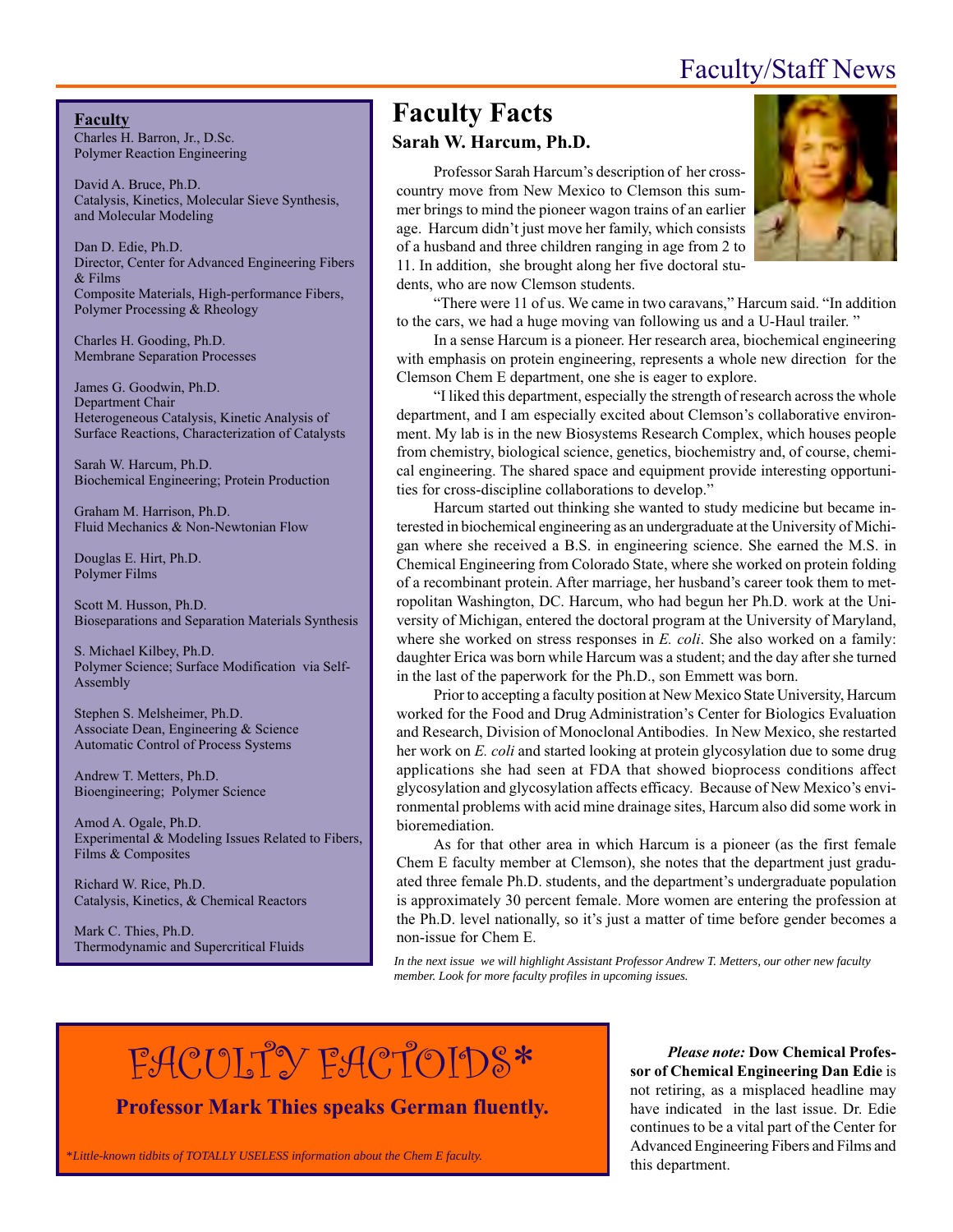#### Student News

#### **AIChE News**

#### **Party Time**

The Clemson student chapter of AIChE has gotten the academic year off to a celebratory start, with a whirl of social, academic and job-search-related activities. The Welcome Back barbecue, Professor Melsheimer's Louisiana Shrimp Boil, and the Homecoming reception for Chem E alumni are always popular events with faculty and staff as well as students.

We appreciate the support provided by corporate sponsors. Dow Chemical sponsored a pizza reception during the annual career fair, and BASF sponsored the Shrimp Boil.

The group's only fundraiser of the year was selling raffle tickets for the opportunity to win a football signed by Coach Tommy Bowden, with the winner announced at Tigerama.

#### **Could This Be A Trend?**

For the second time in the history of the department, all the officers of the student AIChE chapter are women. Rebecca Presley is president; Betsy Beach, vice president; Jean Bryan, secretary; and Azi Samadi, treasurer.

"The department's undergraduate student body is approximately 30 percent female now," said Associate Professor David Bruce. "Women students are equally as competitive and productive as male students in all areas, including leadership."









#### **International Student Activity**

**Graduate student Jared Tatum** spent two months this summer con-



ducting research at Cranfield University (the Royal Military College of Science) in Great Britain as part of a collaboration between **Assistant Professor Graham Harrison** and Professor Nick Lawson, who teaches in the department of aerospace and power systems at Cranfield. The two-part research project involves pulse-

image velocomitry (PIV) and rheology. Jared worked on the PIV research, and the rheology work will be done here at Clemson by an undergraduate student under Professor Harrison's direction.

**Graduate Students Present Papers at ACS Meeting**

**Associate Professor Sarah Harcum'**s graduate students presented papers in August at the Fall American Chemical Society (ACS) meeting in Boston.

Topics were, "Study of Protein Splicing and Intein-mediated Protein Purification in High-Cell-Density Recombinant *Escherichia coli* fermentation," Sharma, S., Chong, S., Harcum S.W., Wang, H.Y., Zhang, A.H.; "Comparison of Glycosylation Gene Levels in CHO Perfusion and Batch Cultures," Clark, K.J.R., Harcum, S.W.; and "Construction and Utilization of a DNA Microarray for CHO Cells," Chen, P.F., Harcum, S.W. Student presenters were **Shamik Sharma, Kevin Clark,** and **Peifeng Chen.**



*Sharma*



*Clark*



Ten ChE undergraduate students spent their summer taking a Unit Operations Lab at the Technical University of Vienna, in a program coordinated by Chem E Professor and Associate Dean of Engineering Steve Melsheimer.

In addition to gaining invaluable international experience, the students received academic credit for their work.



*The group shown above enjoying a Viennese dinner includes (l-r) Audrey Lytle, Lindsay Sims, David Lipscomb, Jason Vitali, Allison Derrick, Leo Gumapas, University of Vienna teaching assistant Elena Susai, Laura Phipps and John Clements. Absent from the photo are Betsy Beach and Adam King.*

### **Bookmark our website: www.ces.clemson.edu/chemeng**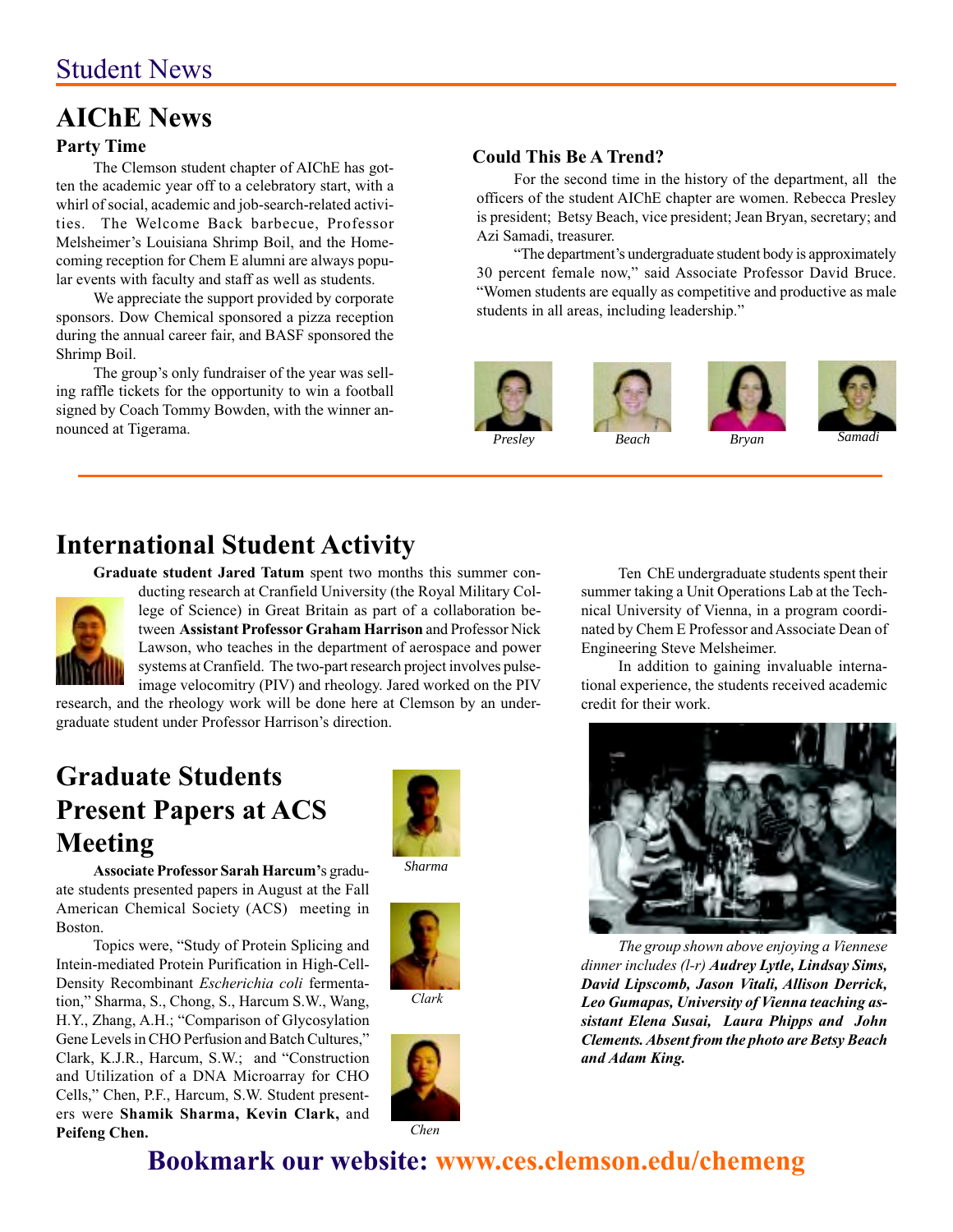### Student News

### **Chem E Family Album**



*AIChE football raffle at Tigerama*



*August B.S. grad Morgan Woodward Tigerama! and friend Krista Albright*





*Prof. David Bruce (l) with Jeff Allara '00 and guests at the Homecoming drop-in*



*The 2002 ChE Professional Advisory Board: (L-R) Billy Williams; John Monnier; Kim Bowers B.S. '85, M.S. '87 (IM); Mike Connelly '86; Prof. Umit Ozkan; Mike Apperson '86; Morgan Stokely B.S. '72, M.S. '78; Prof. Jim Goodwin '67. Not pictured: Dean Gerald Holder*



*Julie Dubnansky '01 (c), with students from Senior Seminar.*



*Prof. Dan Edie (l) and Prof. Amod Ogale in Beijing, China*



*Dr. Ed Conner '67 (l), with his former classmate, Prof. Jim Goodwin*



*BASF graciously sponsored the ever-popular Shrimp Boil.*



*Graduate students enjoying the view (!) at Raven Cliff Falls in the SC mountains*



*Prof. Doug Hirt (c) and members of his*



*Beside the Danube: Clemson ChE students who attended the Technical University of Vienna.*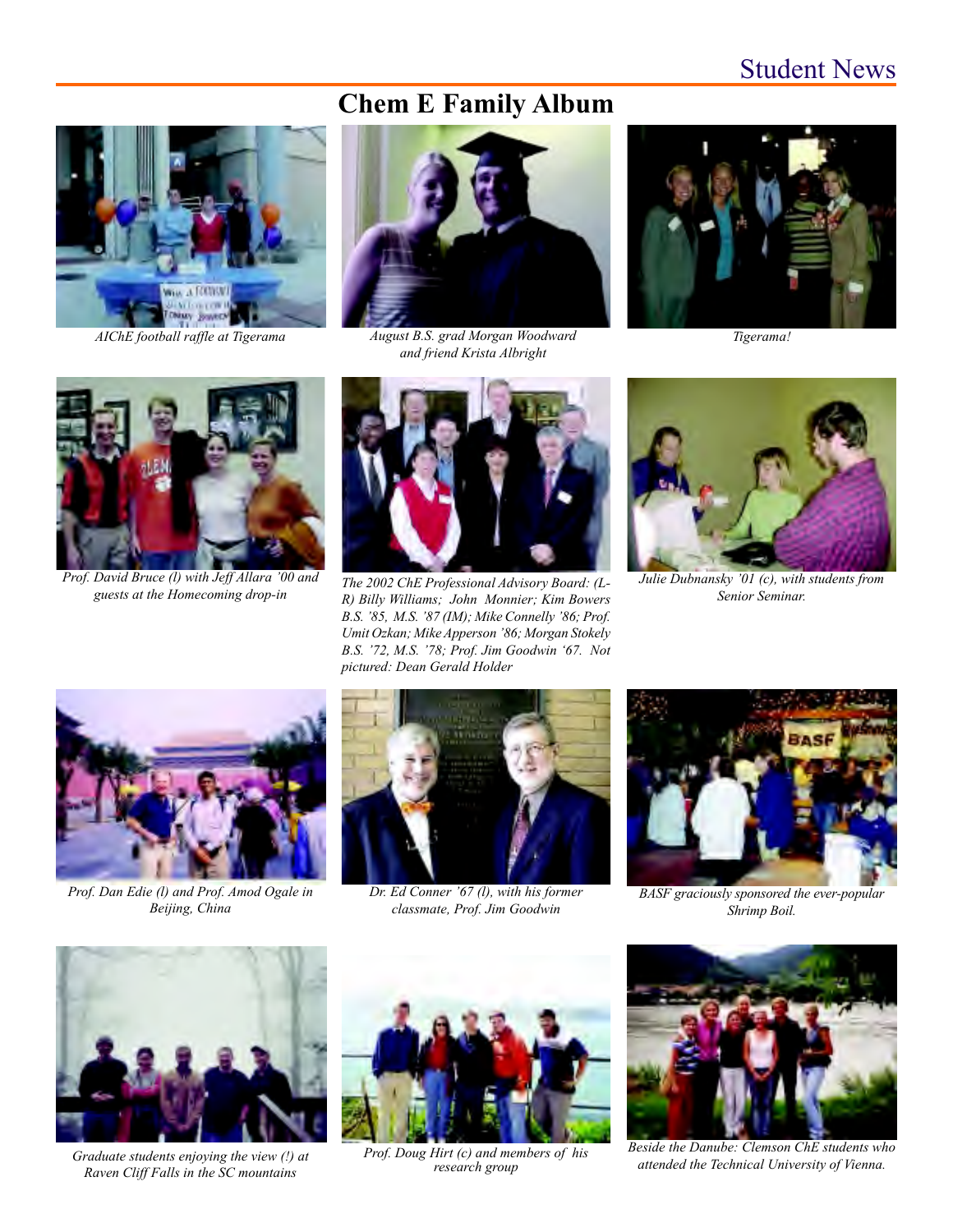# Alumni News

### **Alumni Brief Seniors on Opportunities in Chem E Profession**

The 57 students in the Senior Seminar this semester have gotten an education in reality from alumni in various aspects of the Chem E profession. Speakers ranging from entry-level recent graduates to a neonatologist have given students the benefit of their experiences and answered questions about what to expect in the job search process and after employment.

• Megan Najar who graduated in May, joined Ricky Coats , B.S. '86, M.S. '90, for a presentation about their company, Albemarle. They also hosted a luncheon for seniors afterwards.

- Ricky returned a few weeks later for a solo session that provided some serious observations about interviewing and career decisions.
- Julie Dubnansky '01 of ExxonMobil traveled from Houston, TX, to brief the senior seminar students on the realities of the work world and the challenges of financial independence.
- Dr. Ed Conner '67, a neonatologist in Macon, GA, spoke to the seminar students about his career path from an undergraduate Chem E degree to medical school and brought the class up to date on new opportunities for Chem E students in medicine.
- Attorney Tim Williams of the Dority Manning law firm in Greenville, SC, spoke to the students about opportunities in law.
- We welcome visits from all alumni interested in sharing information about their professions with our students. Please give us a call at 864-655-2055 if you are interested in speaking.

#### **Congratulations to our newest Ph.D. graduates!**



*Dr. Aaron Forster and his advisor, Associate Professor Michael Kilbey.*



*L-R: Dr. Bunjerd Jongsomjit, Dr. Kandis Sudsakorn, and Dr. Sonia Hammache, all are students of Professor Jim Goodwin. Dr. Anthony Cato*



*is Professor Dan Edie's student.*



*Dr. Joongjai Panpranot and her advisor, Prof. Jim Goodwin.*

# **CU Chem E Doubly Represented at Brazil Conference**

Clemson can claim two of only 10 U.S. scientists invited to speak at Equifase 2002 in Brazil. In addition to Professor Mark Thies of our faculty, Rice University Professor of Chemical Engineering Walter G. Chapman, B.S. '83, also presented a lecture.

# **Visiting Alumni Welcomed by AIChE**

Despite the challenge of not knowing what time the Homecoming game would start in time to notify alumni of our plans, once again Earle Hall was the scene of a get-together for current students, faculty and alumni. The annual event, hosted by the AIChE student chapter, is a tradition that many appreciate, but it is not always convenient for out-of-town alums who have other social (i.e. tailgating) commitments. That's why we want you to know you have an open invitation to visit the department whenever you can. If you are in the area, please stop by anytime and join us for coffee or even lunch. No advance notice is necessary, although if we know you are coming, we can make sure you have a parking pass!

### **Alumni Association Strengthens Ties with Seniors**

Debbie DuBose, associate vice president for alumni affairs and executive director of the Clemson Alumni Association, met with the Senior Seminar to remind our soon-to-be graduates of the importance of the Clemson connection, not only for returning to campus for social activities and football games or other events, but for professional and personal growth.



"The Clemson Alumni Association offers graduates many services; and through the Student Alumni Association, we also offer services to students," DuBose said. "I was pleased to have the opportunity to let this class know what's available to them now as well as after they graduate."

The presentation was the brain child of Chem E senior Amber Myers, who is also president of the Student Alumni Association. "Since the senior seminar is devoted to issues that seniors will face after graduation, it seemed a good idea to let everyone know about the Alumni Association and encourage our graduates to stay involved with Clemson," she said.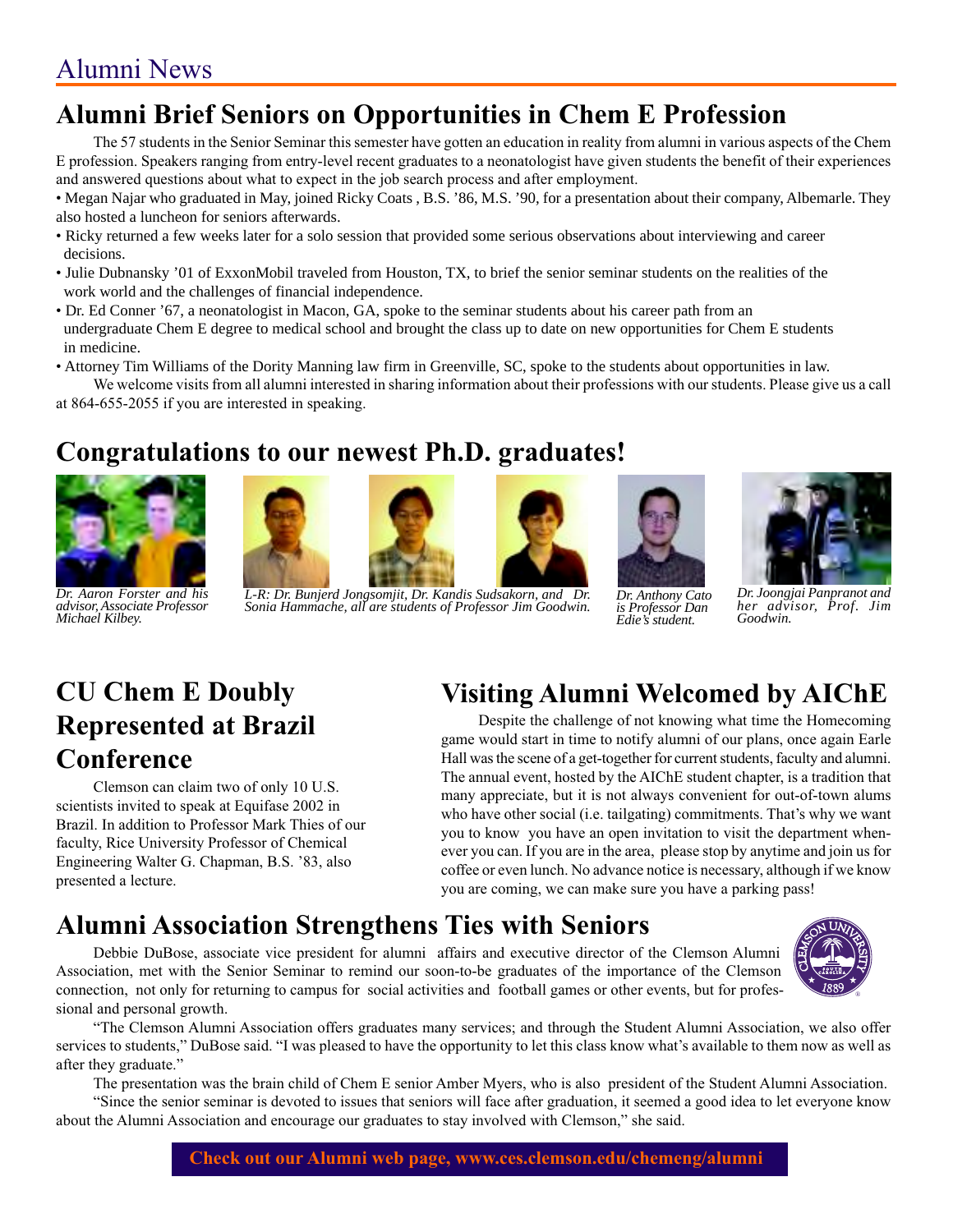#### **Honor Roll of Donors 2002**

We would like to express our gratitude to all whose support helps us to continue to improve the department. During the period from Nov. 1, 2001-Oct. 31, 2002, a total of 221 individuals and corporations made contributions to the department. We are deeply grateful for their generosity.

Mr. Joe M. Alexander Mr. Fred W. Andrea, Jr. Mr. Donald W. Baxter, Jr. Mr. James W. Bracken Marilyn L. Burley Mr. Brant W. Chipley Mr. James Daniel Cover Mr. William B. Dean Mr. Bradley W. Gantt GE Fund Mr. William H. Gertstemeier Mr. George C. Greene IV Mrs. Tracy H. Greene Dr. John R. Grubbs, Jr. Dr. Cheryl P. Hallowell Mr. C. Alan Hammond Dr. N. K. Harakas Mr. Christopher Harbeck Dr. Douglas E. Hirt Home Depot Mr. John M. Jakubiec Mr. Richard R. Joye, Jr. Mrs. Teresa T. Kerr Mr. Walter H. Knox III Mr. Wesley L. Kosin Dr. Michael A. Lake Mr. John C. Lank, Jr. Mr. David D. Lowery Lyondell Chemical Company Mrs. Amy Bohr McClure Mrs. Elizabeth C. McConnico Mr. Jonathan McMorris Mr. Brian J. Narowski Mr. James T. Nichols Mr. John D. Nichols Mr. Theodore M. Northrop Mrs. Kristen G. Patterson Mr. Barton D. Pattie, Jr. Dr. Jerald P. Peterson Mrs. Anne R. Petty Mr. Gary S. Ragan Mr./Mrs. Gary Ramsay Mr. Philip R. Ramsey Mr./Mrs. Julian E. Ritter, Jr. RJR Nabisco, Inc. Mr. David B. Robbins Mr. Tony N. Rogers Mr. William T. Sanders, Jr. Mr. M.S. Sandhu Dr. Deborah E. Savage Mr. Alan J. Schaff Mr. G. F. Schladensky Mr. Bryan E. Summers Ms. Laura B. Weaver Mr. Joel T. White Mr. Mark C. Woods Mr. Frederick G. Wolfe Mr. Alexander G. Young

**CENTURY CLUB (\$100-249)** Albemarle Corporation Mr. Harry E. Beasley, Jr. Mr. Marshall A. Bell Mr. Charles b. Bolchoz Mr. Leander B. Bowen BP AMOCO Ms. Debra A. Burdette CITGO Petroleum Corporation Crane Foundation Mr. Charles M. Culbertson II Mr. Samuel B. Deal DSM Chemicals Ms. Julia E. Dubnansky Dr. James L. Edwards, Jr. Mr. John B. Frazer Mr. William W. Gignilliat Mr. David B. Grubbs, Jr. Ms. Susan L. Hamm Mr. Donald Louis Haney Mr. James V. Haney Mr. Hunter S. Harris III Mr. David R. Haslam Mrs. Mary F. Haslam Mr. Christopher S. Hehn Dr. Scott M. Husson Dr. James R. Hunter Mr. Sean P. Israel Mrs. Denise B. Kendrick Mr. L. Scott Kendrick Mrs. Doreen V. Keptner Mr. David J. Kistner Mr. Scott R. Knipple Mr. Michael J. Liebman Ms. Anne O. Littlejohn Mr. R. M. Mattison Mrs. Karen F. McGire Dr. Stephen S. Melsheimer Dr. Gary N. Mock Ms. Kristina D. Peterson Dr. Johannes R. Roebers Mrs. Kimberly V. Roebers Mr. Jeffrey W. Rosenlund Ms Dana Lynn Smith Mrs. Robin L. Smith Mr. Steven G. Strickland Mr. Henry W. Theiling, Jr. Mr. Mark A. Todd Ms.Christine M. Turner Mrs. Miran F. Tyrrell Mr. Richard D. Vernon Mr. Winston E. Wallace, Jr. Dr. James M. Washington Mr. James H. Willcox, Jr. Mr. Timothy N. Wolf Mr. Larry W. Wyatt Mr. James A. Yanacek Mr. James C. Young, Jr.

Mr. Zhi Zheng

**UNIVERSITY CLUB (\$250-499)** Mr. William B. Begg Mr. W. Stanley Brant, Jr. Dr. and Mrs. Walter Chapman Mr. George M. Daugherty Mr. Charles D. Dukes Mr. Roy N. Eissmann Mr. Stephen Q. Ferguson Dr. James G. Goodwin, Jr. Mr. Edward C. Henne, Jr. Mr. Clifton J. Lewis Dr. John M. Little, Jr. Mr. Wellington M. Manning, Jr. Mr. David W. Morison, Jr. Rexam Corp. Foundation Mr. Matthew J. Shealy Mr. John R. Stamey Mr. Thomas J. Watkins

#### **SILVER TIGER (\$500-999)**

Mr. Jerry R. Brown Dr. Edward C. Conner Dr. James R. Fair, Jr. Mr. Phil C. Greeson Mr. Mark D. Ingram Mr. James K. Jennings Merck Company Foundation Mr. John H. E. Stelling III

#### **PRESIDENT'S CLUB (\$1,000-2,499)**

Miss Susan G. Bailey Mr. William C. Bernat Mr. John C. Boesch, Jr. CEMEX, Inc. U. S. Operations/ Mr. John W. Laney III ExxonMobil Foundation Mr. Jeffrey J. Gude Mr. William L. Jackson, Jr. Mrs. Doris M. Littlejohn Mr. William C. McNeill, Jr. Mr. Richard W. Rentz Dr. Stuart Van Meter Mr. Albert H. Peters, Jr.

#### **CLEMSON AMBASSADORS (\$2,500-4,999)** AIChE 3M Voridian Company Mr. Francis S. Webster, Jr.

#### **CLEMSON FELLOWS (\$5,000-9,999)** Cryovac Div. Sealed Air Corp. Fluor Foundation Halliburton Foundation, Inc. Mr. Michael D. Newman Mr. R. Scott Radford Mr. Ronald E. Taylor

There is still time to make a contribution to the Department of Chemical Engineering for 2002 tax benefits. Please make your check payable to **Clemson University Foundation** and write **Chemical Engineering** on the for line at the bottom of the check.Thank you in advance for your support.

**FOUNDERS (\$10,000-24,999)** BASF Corporation

**HERITAGE PARTNERS (\$25,000+)** Dow Chemical Company Foundation